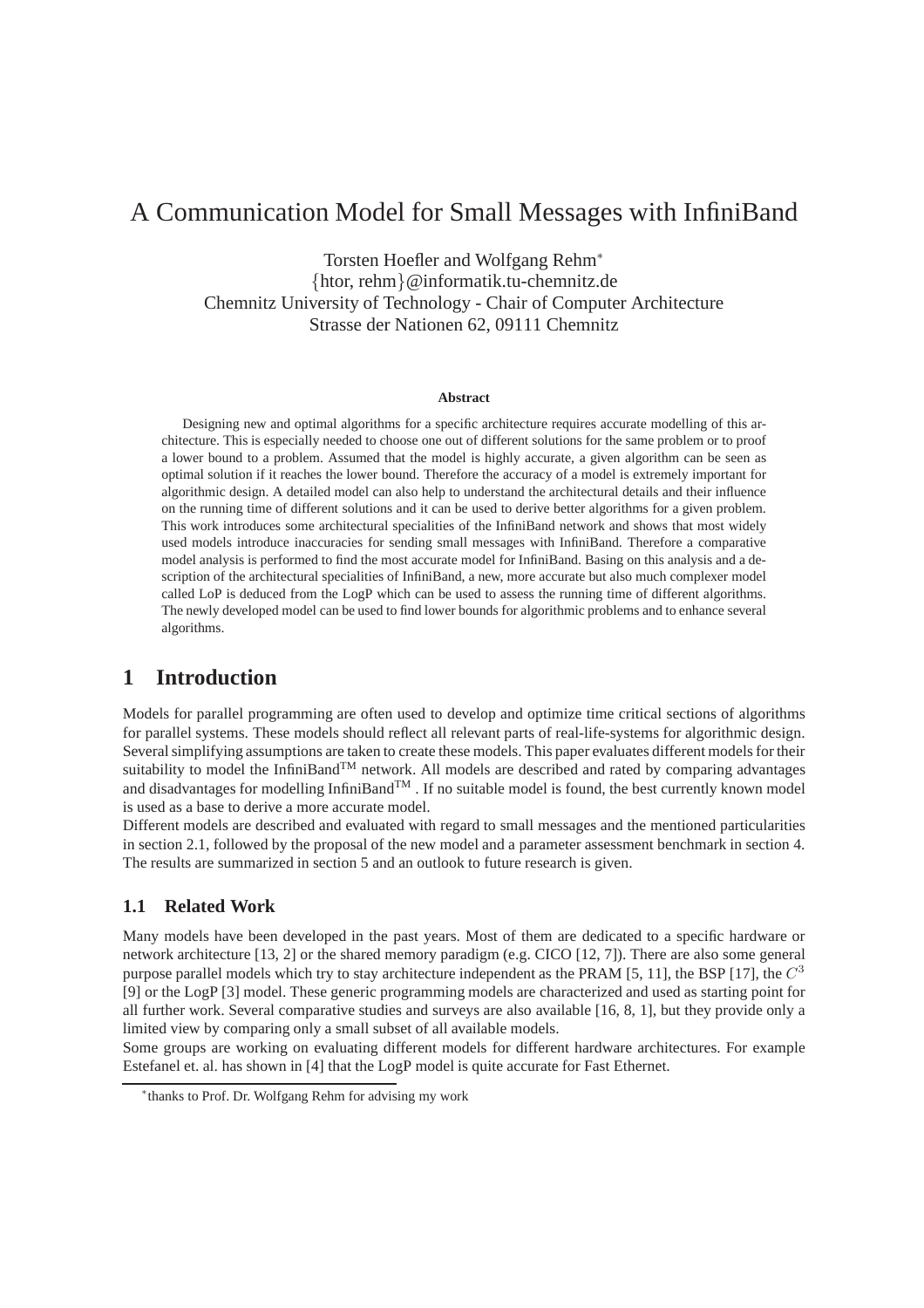But to the current knowledge of the author, there are no attempts to the generate a new more accurate model for InfiniBand $^{TM}$ .

## **2 Model Comparison**

## <span id="page-1-0"></span>**2.1 Organization**

Each mentioned model is described by its main characteristics. A reference to the original publication is given if the reader is interested in further details (e.g. detailed information about execution time estimation). Each model is analyzed with regards to its advantages and disadvantages for modelling the InfiniBand<sup>TM</sup> architecture. A conclusion for further usage in the design process of a new model is drawn. Different enhancements by third authors have only a small impact on the accuracy of the model for small messages and are omitted. A full analysis can be found in the full version of the thesis [\[10\]](#page-9-13). The last section draws a conclusion and proposes a suitable model for small messages inside the InfiniBand<sup>TM</sup> network.

## <span id="page-1-5"></span>**2.2 The PRAM Model**

The PRAM model was proposed by Fortune et al. in 1978 [\[6\]](#page-9-14). It is the the most simple parallel programming model known. But there are some serious defects in its accuracy. It was mainly derived from the RAM model, which bases itself on the "Von Neumannn" model. It is characterized by P processors sharing a common global memory. Thus it can be seen as a  $MIMD<sup>2</sup>$  $MIMD<sup>2</sup>$  $MIMD<sup>2</sup>$  machine. It is assumed that all processors run synchronously (e.g. with a central clock) and that every processor can access an arbitrary memory location in one step. All costs for parallelisation are ignored, thus the model provides a benchmark for the ideal parallel complexity of an algorithm.

### **Evaluation:**

The main advantage is the ease of applicability. But to reach this simplicity, several disadvantages have to be accepted. The main drawbacks are that all processors are assumed to work synchronously, that the interpro-cessor communication is nearly free<sup>[3](#page-1-2)</sup> and that it neglects the contention when different cells in one memory module are accessed.

Thus, this model is not suitable for modelling InfiniBand<sup>TM</sup> because interprocessor communication is free.

## **2.3 The BSP Model**

The Bulk Synchronous Parallel (BSP) model was proposed by Valiant in 1990 [\[17\]](#page-9-6). The BSP model divides the algorithm into several consecutive supersteps. Each superstep consists of a computation and a communication phase. All processors start synchronously at the beginning of each superstep. In the computation phase, the processor can only perform calculation on data inside its local memory<sup>[4](#page-1-3)</sup>. The processor can exchange data with other nodes in the communication phase. Each processor may send at most  $h$  messages and receive at most  $h$ messages of a fixed size in each superstep. This is called a h-relation further on. A cost of  $g*h$  (q is a bandwidth parameter) is charged for the communication.

### **Evaluation**

<span id="page-1-1"></span>Latency and (limited) bandwidth are modelled as well as asynchronous progress per processor. Each superstep must be long enough to send and receive the  $h$  messages<sup>[5](#page-1-4)</sup>. This may lead to idle-time in some of the nodes if

<span id="page-1-2"></span><sup>&</sup>lt;sup>2</sup>Multiple Instruction Multiple Data

<sup>&</sup>lt;sup>3</sup> zero latency, infinite bandwidth leads to excessive fine-grained algorithms

<span id="page-1-3"></span><sup>&</sup>lt;sup>4</sup> if this is data from remote nodes, it has been received in one of the previous supersteps

<span id="page-1-4"></span><sup>&</sup>lt;sup>5</sup> the maximal  $h$  among all nodes!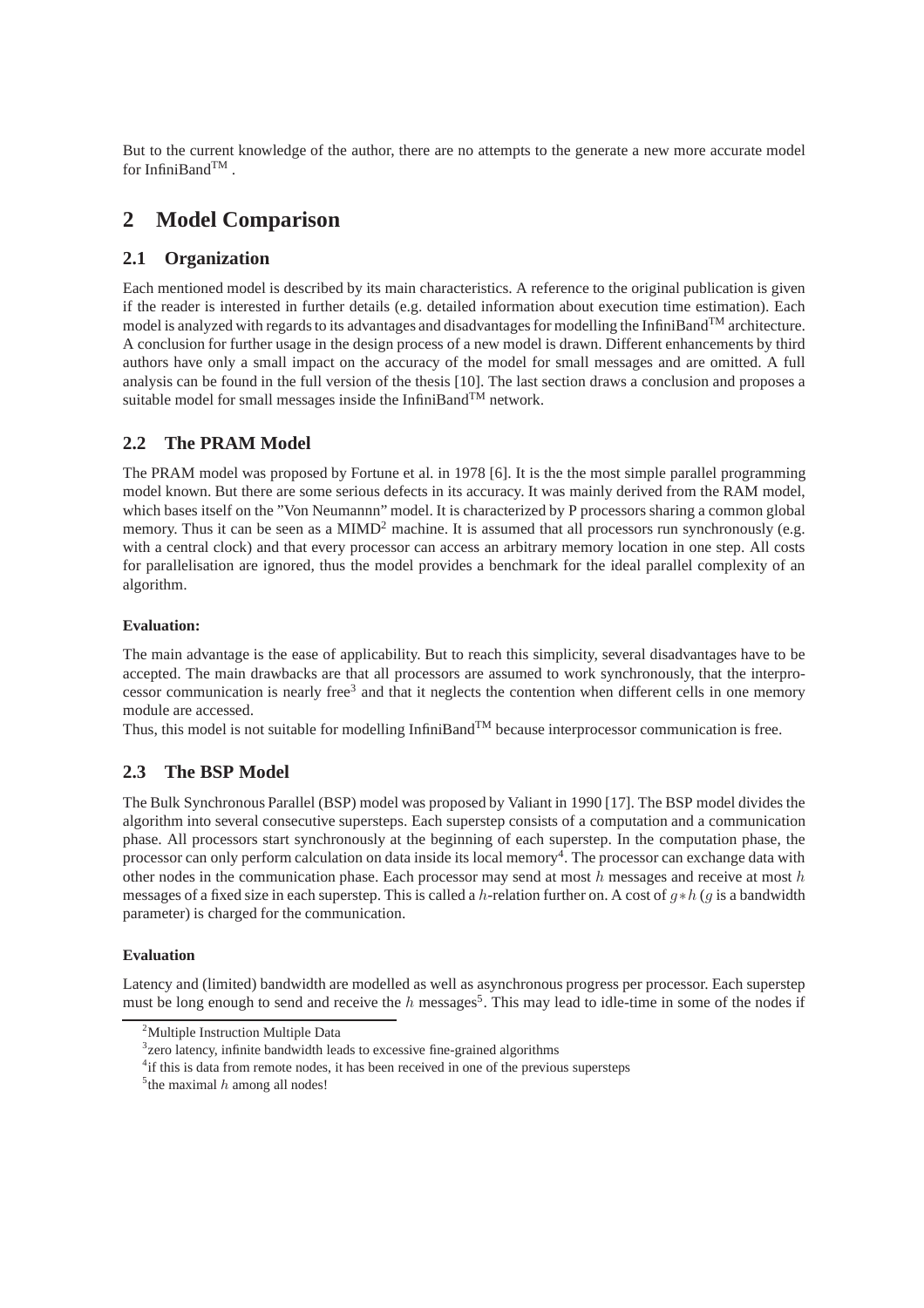the communication load is unbalanced. This contains the problem that messages received in a superstep cannot be used in the same superstep even if the latency is smaller than the remaining superstep length. Because of the implicit synchronization, the BSP model is not suitable for modelling the usually asynchronous InfiniBandTM network.

## <span id="page-2-4"></span>**2.4 The LogP Model**

The LogP Model [\[3\]](#page-9-8) was propsed by Culler et al. in 1993. It was developed in addition to the PRAM model (see chapter [2.2\)](#page-1-5) to consider the changed conditions for parallel computing. It reflects different aspects of coarse grained machines which are seen as a collection of complete computers, each consisting of one or more processors, cache, main memory and a network interconnect<sup>[6](#page-2-0)</sup>. It is based on four main parameters:

- L communication delay (**upper** bound to the latency for NIC-to-NIC messages from one processor to another)
- $\bullet$  o communication overhead (time that a processor is engaged in transmission or reception of a single message, split up into  $o_s$  for send overhead and  $o_r$  for receive overhead)
- g gap (indirect communication bandwidth, minimum interval between consecutive messages, bandwidth  $\sim$  $\frac{1}{g})$
- $P$  number of processors

It is easy to understand that developing and programming in the PRAM model is easier than in the LogP model, but the bigger accuracy of this model should justify the additional effort.

### **Evaluation**

The LogP model has several advantages over other models. It is designed for distributed memory processors and the fact that network speed<sup>[7](#page-2-1)</sup> is far smaller than CPU speed. It is easily applicable for a flat network model<sup>[8](#page-2-2)</sup>. It encourages careful scheduling of computation and overlapping communication as well as balanced network operations<sup>[9](#page-2-3)</sup> which is very profitable for accuracy of determining the run time of many applications.

Some small drawbacks are that the whole communication model consists only of point-to-point messages. This does not respect the fact that some networks (especially InfiniBand<sup>TM</sup>) are able to perform collective operations (e.g. multicast) ideally in  $O(1)$ .

## **2.5 Choosing a Model**

As described in [2.4,](#page-2-4) the LogP model is the most accurate model in this specific case. Thus, it is used for all running time estimations in the following sections.

Several simplifying architectural assumptions can be made without lowering the asymptotical accurance of the model. Based on the fact that most clusters operate a central switch hierarchy which connects all nodes, the properties of this interconnect can be assumed as follows:

- full bisectional bandwidth
- full duplex operation (parallel send/receive)
- the forwarding rate is unlimited and packets are forwarded in a non-blocking manner
- $\bullet$  the latency (L from LogP model) is constant above all messages
- the overhead (*o*) is constant for single messages (for simplicity:  $o_s = o_r = o$ )

<span id="page-2-1"></span><span id="page-2-0"></span><sup>&</sup>lt;sup>6</sup>e.g. the Intel Delta or Paragon, Thinking Machines CM-5 ...

<sup>&</sup>lt;sup>7</sup>this means latency as well as bandwidth

<span id="page-2-2"></span> $8$ central switch based, diameter = 1

<span id="page-2-3"></span><sup>&</sup>lt;sup>9</sup> no single processor is "flooded"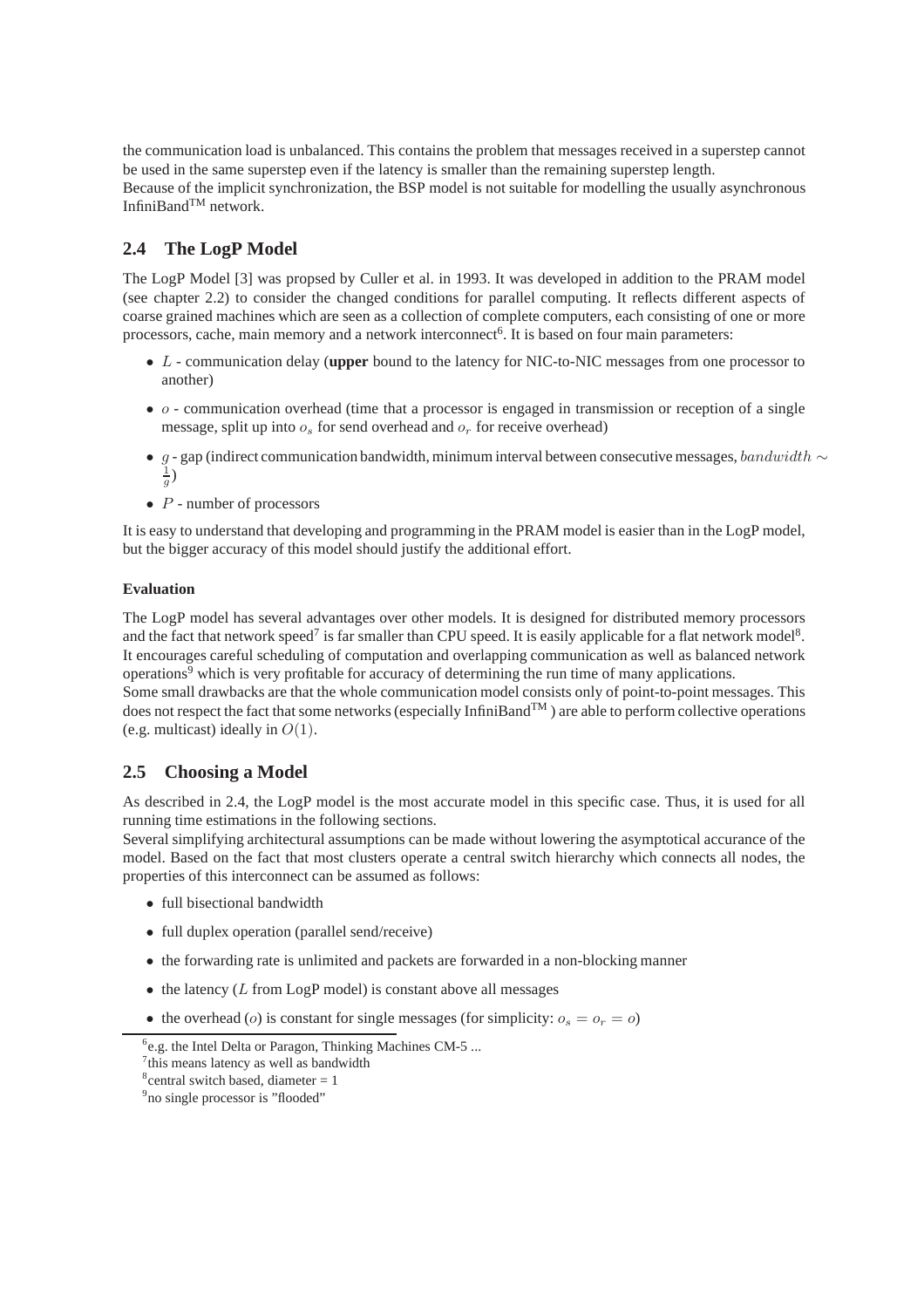

<span id="page-3-0"></span>Figure 1: RTT (left) and Overhead (right) Model

## **3 Modelling the Architecture**

A model of the RTT and overhead times for offloading based networks will be described to generalize the results of this work (e.g. to Myrinet, Elan) and to show the need for a new model. This model will be parametrized to fit to the test cluster mentioned in section [4.7.](#page-6-0)

### <span id="page-3-1"></span>**A Model for the RTT**

The RTT model consists of three sections, the warmup section for the NIC (e.g. pipelining or cache effects), the maximum performance section (NIC CPU is fully saturated) and the network saturation section. This model assumes that 1:n and n:1 communications are equal in terms of cost. The first section is typically represented by a pipeline startup function of the shape:

$$
t_{pipeline} = \frac{\lambda_1}{\lambda_2 + p}
$$

The second section is only defined by the maximum  $CPU \rightarrow NIC \rightarrow NIC \rightarrow CPU$  throughput (packet processing rate), and is thus defined as constant:

$$
t_{processing} = \lambda_3
$$

The third section reflects the network saturation which typically behaves like an exponential function as:

$$
t_{saturation} = \lambda_4 \cdot (1 - e^{\lambda_5 \cdot (p - \lambda_6)})
$$

 $\lambda_4$  and  $\lambda_5$  influence the signature of the function and  $\lambda_6$  introduces a p-offset. Alltogether the RTT time can be described with the following abstract model, which is depicted in the left side of figure [1:](#page-3-0)

$$
t_{rtt}(\lambda_{1...6}) = t_{saturation} + t_{processing} + t_{pipeline}
$$
  
= 
$$
\frac{\lambda_1}{\lambda_2 + p} + \lambda_3 + \lambda_4 \cdot (1 - e^{\lambda_5 \cdot (p - \lambda_6)})
$$

#### **A Model for the Overhead**

The send and receive overheads are modelled as pipeline startup functions. This is due to several cache effects and pipelining effects on the host CPU. The HCA should not be involved into this process, because the data is written into memory mapped registers inside the HCA memory.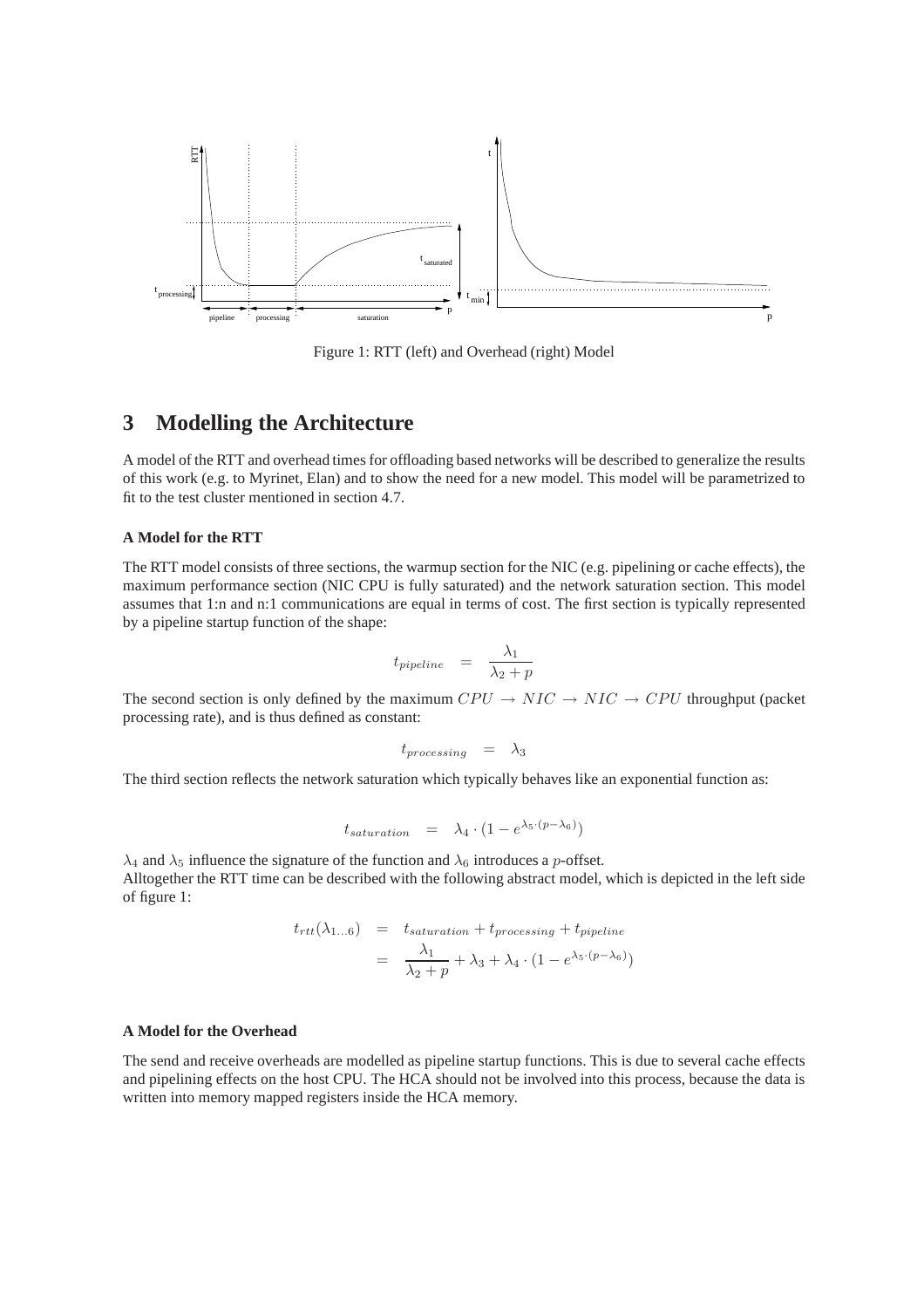The function can be described as:

$$
t_{ov}(\lambda_{1...3}) = \lambda_1 + \frac{\lambda_2}{\lambda_3 + p}
$$

and is depicted in the right part of figure [1.](#page-3-0)

### **Parametrizing the Model**

The least squares method is used to find an optimal parametrization for all  $\lambda_{1...6}$ . This method calculates the sum of the squared deviations of the measured values to the functional prediction for all available data-points and tries to minimize it.

The approximation scheme for  $t_{ov}$  is omitted because it can be easily derived from the scheme shown above.

## <span id="page-4-0"></span>**4 A new Model for InfiniBandTM**

As described in the analysis of the different models (see section [2.1\)](#page-1-0), the LogP model reflects the needs to model an InfiniBand<sup>TM</sup> architecture quite well. The main assumptions, that each node consists of a complete "Von Neumann" computer with its processor, cache, memory and network interconnect and that the computing power is much higher than the network throughput are completely conformed by the InfiniBand<sup>TM</sup> architech-ture<sup>[10](#page-4-1)</sup>. Unfortunately no presently known addition to the LogP model seems to be helpful for modelling small messages within InfiniBandTM networks, so the original LogP model has to be modified to fit our special needs.

### **4.1 Message Passing Options**

For modelling all architectural details especially the different possibilities for sending and receiving data, the model has to be provided for each of the mentioned communication options separately.

### **4.2 The HCA Processor**

The HCA<sup>[11](#page-4-2)</sup> used to process previously posted work requests, participates actively in the communication and disburdens the host processor. which strictly lowers the o parameters. This implies an additional level of parallelism and introduces new possibilities for overlapping computation and communication. This is modelled as a part of the latency (L) parameter in the standard LogP model, which can be very accurate under most circumstances. But if the HCA is slower than the host CPU (the CPU is able post more work request than the HCA can process), contention will occur at the HCA[12](#page-4-3) and the latency will vary from packet to packet (according to previously posted packets).

### **4.3 Hardware Parallelism**

The InfiniBandTM standard proposes implicite hardware parallelism or pipelining to the vendors, therefore the easy idea of using a gap as time to wait between single messages cannot be very accurate in this architecture. The HCA can send two messages nearly in parallel until a single message fills up the whole bandwidth. Thus the linear model of LogP is not accurate enough. It is assumed that the gap is now part of the Latency which now depends on the number of previously issued send operations (denoted as L(p)). To reflect this behavior correctly, the model has to pay attention to the following send-receive scenarios:

- 1:1 communications
- 1:n communication

<span id="page-4-1"></span><sup>&</sup>lt;sup>10</sup>at least with 4x links

<span id="page-4-2"></span><sup>&</sup>lt;sup>11</sup>InfiniBand<sup>™</sup> Host Channel Adapter

<span id="page-4-3"></span><sup>&</sup>lt;sup>12</sup>the Queue Pairs in InfiniBand<sup>TM</sup> will fill up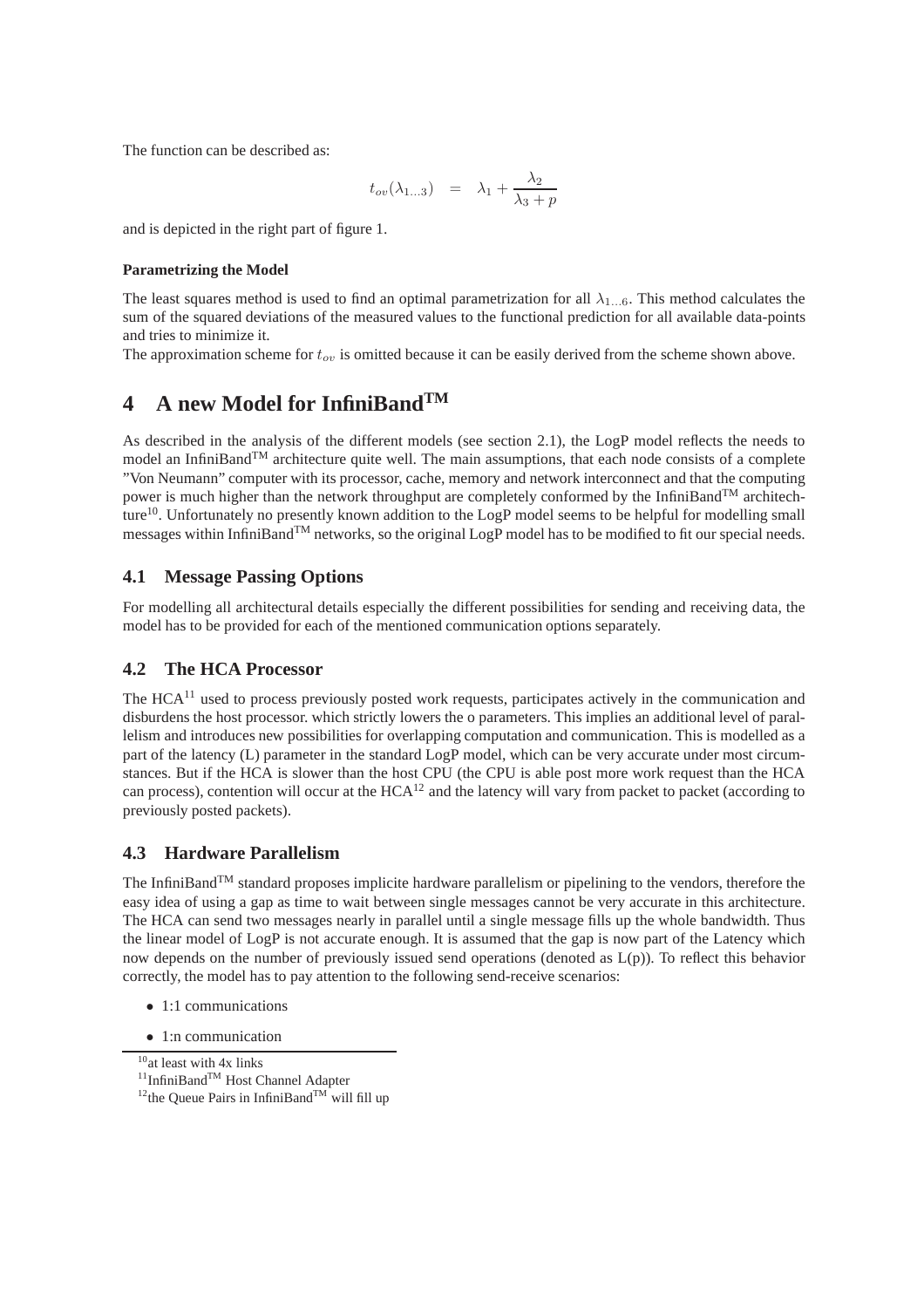#### • n:1 communication

The latter two can be implemented either by a consecutive post of single work requests or by a single post of a list of work requests. The performance implications have to be modelled also. The approximation function should behave like a normal pipeline startup functions with  $t = a + \frac{b}{x}$ . The parameters a and b have to be measured for each vendor specific InfiniBand<sup>TM</sup> solution.

The new model introduces the new parameter  $h$  for the time that the HCA spends to process a message (it can be subdivided into  $h_s$  and  $h_r$  for sender and receiver). The h parameters cannot be measured directly because all actions are performed in hardware without notificating the Host CPU. Thus, the model hides the  $h$  and  $g$ parameter inside the  $L(p)$  parameter which varies now depending on the number of hosts addressed  $(p)$ . This limits the model to be used only if one node does never send more than one packet to another node, because the  $L(p)$  does only depend on the number of addressed hosts and not on the number of sent or received messages. This is for example given by the barrier problem and round-based algorithms. Further enhancements to the model to allow general use are part of the future work.

The traditional LogP would be a linear function like:  $L(p) = h_s(p) + L + (p - 1) * q + h_r(p)$ , but because of the parallelism and pipeline effects, this function is assumed to be non-linear. This parameter is measureable and can be used to find the best algorithm for problems based on small messages with InfiniBand<sup>TM</sup>. The new model, named LoP, is depicted in figure [2.](#page-5-0) It has to be mentioned that  $L(p)$  and  $o_s/o_r$  overlay each other because they are processed on different CPUs. Thus the HCA starts immediately to process messages after the CPU posted the first one. It is assumed that  $o \ll L(p) \forall p \in \mathbb{N}$ . The only exception is the VAPI call to post a list of requests, where the HCA has to wait until all requests have been posted, because all are posted at once.



<span id="page-5-0"></span>Figure 2: A new Model for InfiniBand<sup>TM</sup>

#### <span id="page-5-1"></span>**4.4 Measuring the Parameters**

All parameters mentioned in the previous section are hardware specific and have to be measured for each machine. The only possibility to measure this parameters is to evaluate the running time of different operations performed by the HCA. The following statements are based on a typical interaction with the HCA. The parameters can be measured as follows:

- $o_s(p)$  time to complete the call VAPI\_post\_sr() or EVAPI\_post\_sr\_list()
- $o_r(p)$  time to complete the call VAPI\_post\_rr() or EVAPI\_post\_rr\_list()
- $L(p) = \frac{RTT(p)}{2} (o_s(p) + o_s(1))$  (sending to p processors and receiving from p processors the HCA starts processing after the first request arrived - the exception for posting a list of send requests is found below,  $o_r(p)$  does not matter because Receive Requests can be posted in advance)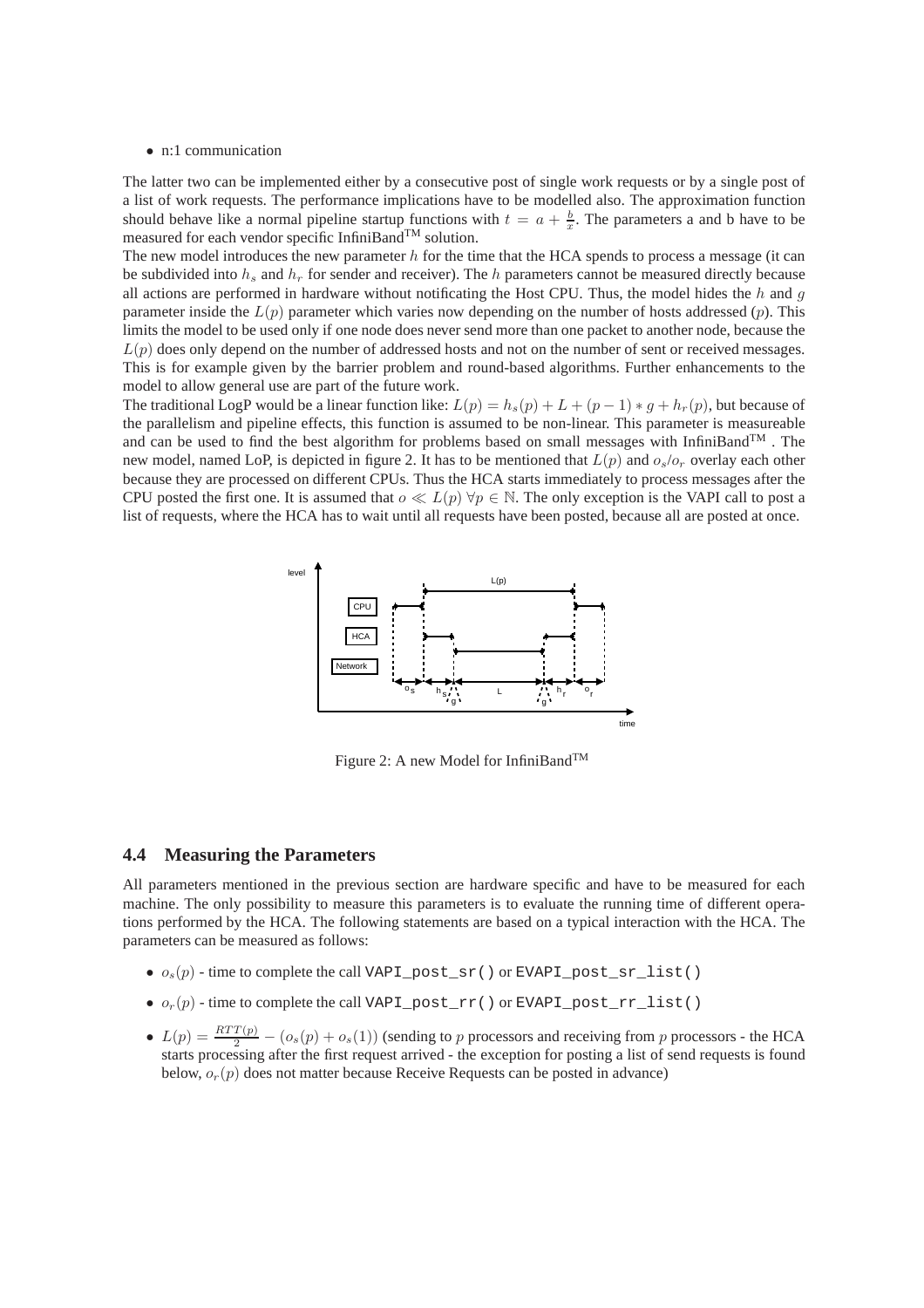•  $L^{list}(p) = \frac{RTT(p)}{2} - (p \cdot o_s(p) + o_s(1))$  (sending to p processors and receiving from p processors for posting a list of send requests)

### **4.5 Benchmarking the Parameters**

The only way to verify the model and to measure the parameters defined in the LoP model is to benchmark the actual hardware. The used benchmark, written in C with MPI support is presented in the following section.

### **4.6 Benchmark Structure**

The benchmark implements the scheme described in section [4.4.](#page-5-1) It uses two different scenarios to measure all necessary parameters. Scenario 1 is used to measure all overheads for sending a single message, while scenario 2 measures ping-pong times for 1:n and n:1 communications. The exact time is measured by using the RDTSC CPU instruction which counts the cycles of the CPU. This makes the benchmark not portable to architectures which are not i386 compatible.

### <span id="page-6-0"></span>**4.7 Benchmark Results**

All benchmarks are extremly implementation specific. The measured values highly depend on the given architecture and circumstances. All following benchmark results have been metered on a 64 node InfiniBandTM cluster, interconnected with a 64 port switch (Mellanox MTS 9600 switch, 3GHz Xeon nodes with MTPB  $23108$  InfiniBand<sup>TM</sup> adapters). The general architecture to assess the parameters L and o of the LoP model for offloading based systems is modelled in the following section.

The benchmarks have been conducted for Send/Receive and RDMA Write without immediate operation. RDMA Read and RDMA Write with immediate have not been considered because the architectural design and several studies ([\[15\]](#page-9-15), [\[14\]](#page-9-16)) show that these operations are generally slower than RDMA Write without immediate. Atomic Operations are not available on the used HCAs.

### **Send/Receive Results**

The minimal RTT results of Send/Receive InfiniBand<sup>TM</sup> operations can be seen in figure [3.](#page-6-1) The depicted func-



<span id="page-6-1"></span>Figure 3: Minimal and Average Send/Receive RTT Times

tion describes  $t_{rtt}$  as described in section [3.](#page-3-1) The measured and fitted functions are shown in figure [3](#page-6-1) and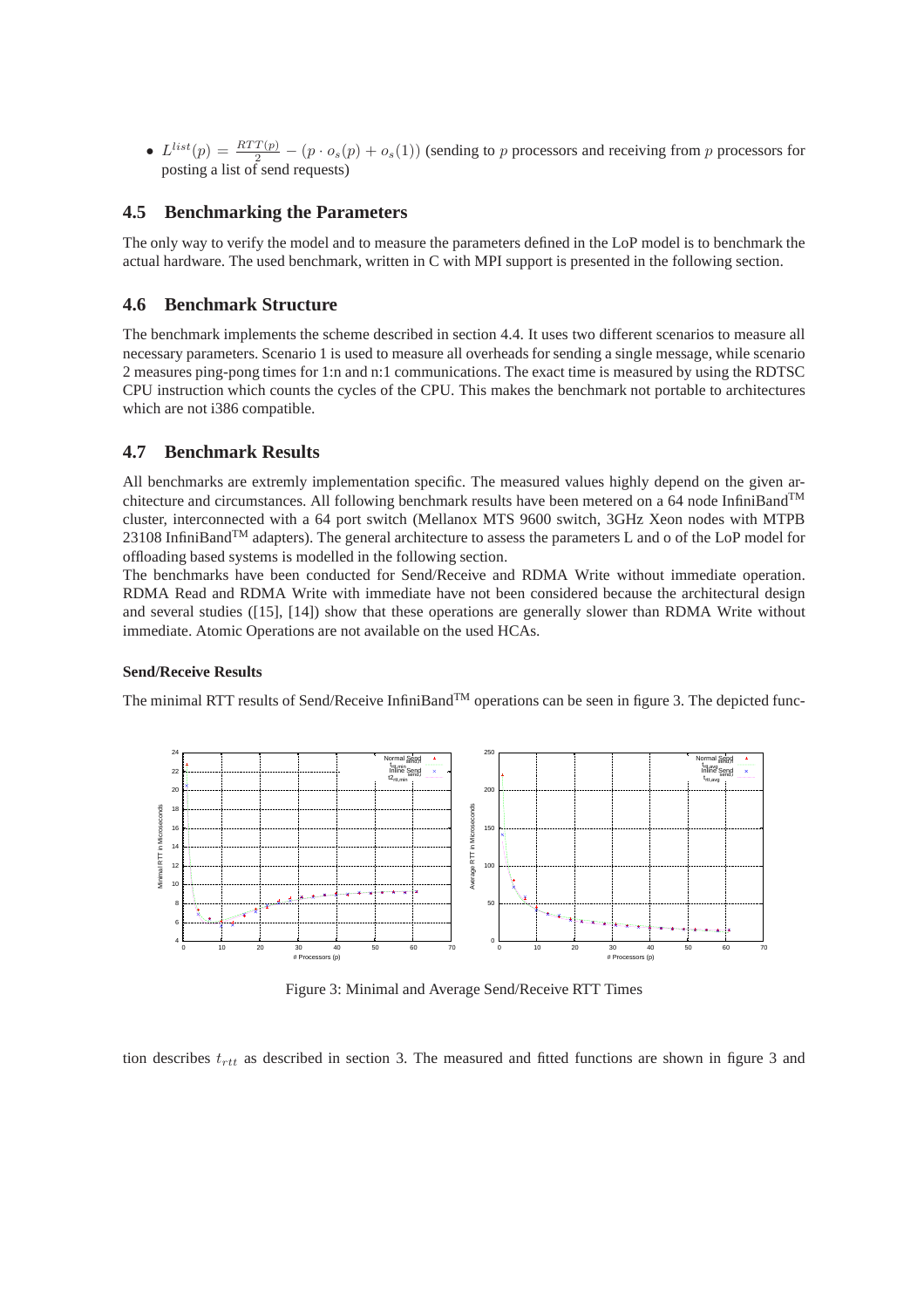mathematically described in the following:

$$
t^{send,n}_{rtt,min}(p) \quad = \quad 9.1637 + \frac{22.4558}{-0.0140 + p} + 0.0174 \cdot \left(1 - e^{-0.0625 \cdot (p - 101.3065)}\right)
$$

The difference between normal and inline send is modelled quite accurate. It is constantly about  $1\mu s$  for small processor counts and vanishes when the network begins to saturate ( $p \approx 30$ ).

The measured send  $(o_s)$  and receive  $(o_r)$  overheads are omitted, because they equal to the RDMA results shown in Figure [5.](#page-8-1) The fastest method to post more than two send requests is generally to post a list of send requests. All other methods could be beneficial with special send operations (inline send).

#### **RDMA Write Results**

The minimal and average RTT results of RDMA Write InfiniBand<sup>TM</sup> operations can be seen in figure [4.](#page-7-0) The



<span id="page-7-0"></span>Figure 4: Minimal and Average RDMA Write RTT Times

shown function depicts  $t_{rtt}$  as described in section [3](#page-3-1) for RDMA Write operation. The average functions show a big deviation, and are only plotted and fitted up to 50 processors. The  $t_{rtt}$  values raise quickly up to 700 $\mu s$  for bigger processor counts, which could lead to the conclusion that harsh memory or bus contention occurs. The plotted deviation may be caused by memory contention and blocking/arbiting effects of single RDMA write operations and varies extremely between different measurements.

The inline send is again about  $1\mu s$  faster than the normal send for small processor counts p and this difference vanishes during the network saturation ( $p > 30$ ). The normal send seems to be much better and even more "stable" in the average case than the inline send. The functions for the average case are also quite accurate, even if the measured values oscillate a lot. This is guaranteed by the least squares method, which punishes bigger deviations more than smaller ones.

The fitted functions for all described data-sets are given in the following:

$$
t_{rtt,min}^{rdmaw,n}(p) = 4.4642 + \frac{16.7937}{0.0058 + p} + 4.4751 \cdot \left(1 - e^{-0.0642 \cdot (p - 12.9209)}\right)
$$

Figure [5](#page-8-1) shows the send overhead  $(o_s)$  for RDMA Write operations. Posting a list of send requests is again the fastest method of sending multiple packets, but to send the data inline could lower the latency in the best case.

$$
t_{srov}^{rdmaw,n}(p) = 0.5557 + \frac{0.2103}{-0.7728 + p}
$$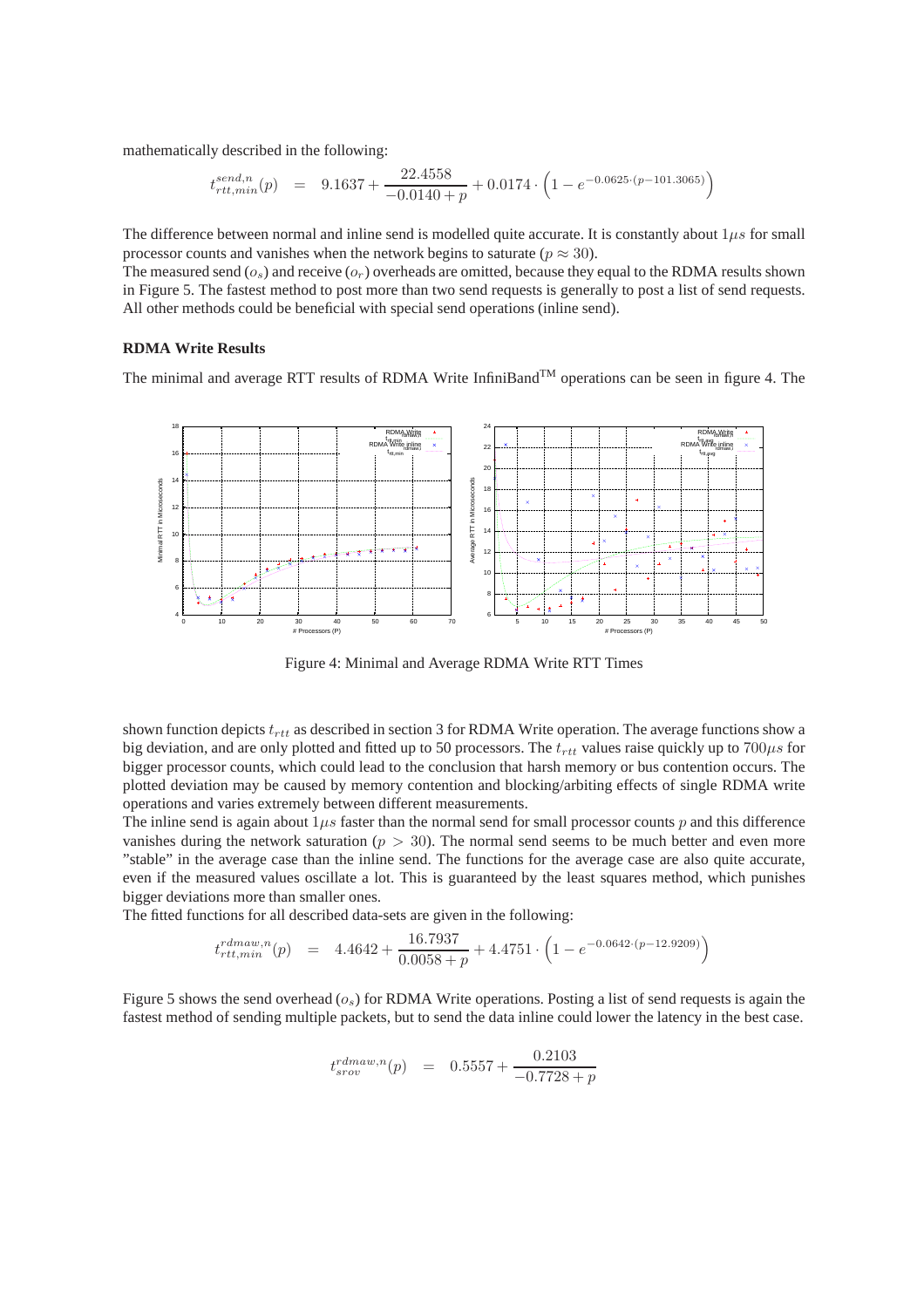

<span id="page-8-1"></span>Figure 5: RDMA  $o_s$  overhead and minimal  $L(p)$  overhead

#### **Calculating the L(p) Parameter**

The  $L(p)$  parameter is calculated as described in section [4.4](#page-5-1) and results in the equations shown in the following (only  $L_{min}^{send,n}(p)$  and due to space limitations)

$$
L_{min}^{send,n}(p) = \frac{t_{rtt,min}^{send,n}(p)}{2} - (t_{sr,ov}^{send,n}(1)) - (t_{sr,ov}^{send,n}(p))
$$
  
= 4.58 +  $\frac{11.23}{-0.01 + p} + 0.01 \cdot (1 - e^{-0.06 \cdot (p - 101.31)}) - (0.52 + \frac{0.84}{-0.12 + 1}) - (0.52 + \frac{0.84}{-0.12 + p})$ 

All functions for the different possibilities to send or receive 1 byte packets using the send-receive semantics are shown in figure [5.](#page-8-1)

Thus the time to send 1 message to n hosts for each possible post send request  $/$  send type combination can be assessed with:

$$
t_{1:n} = o(n) + n \cdot L(n)
$$

. . . for posting a list of send requests:

$$
t_{1:n}^{list} \quad = \quad n \cdot o(n) + n \cdot L(n)
$$

## <span id="page-8-0"></span>**5 Conclusions and Future Work**

This work shows the analysis of small message performance of InfiniBand<sup>TM</sup> and the development of a new and very accurate model. It shows that the LogP model is quite accurate for a big number of nodes. But the LoP model offers different optimization chances, for example by showing the advantages of sending more than one message per round. This new model made it possible to enhance the performance of the barrier operation for InfiniBand<sup>TM</sup> up to 40% in comparison to the best known solution [\[10\]](#page-9-13).

The next steps include the evaluation of the LogP model (and its modifications) for a variable message size and the simplification of the very complicated equations of the LoP model to enhance its ease of use.

The full InfiniBand<sup>TM</sup> model including all derived equations and the process of modelling different barrier algorithms and developing a new, more efficient algorithm can be found in the original thesis [\[10\]](#page-9-13).